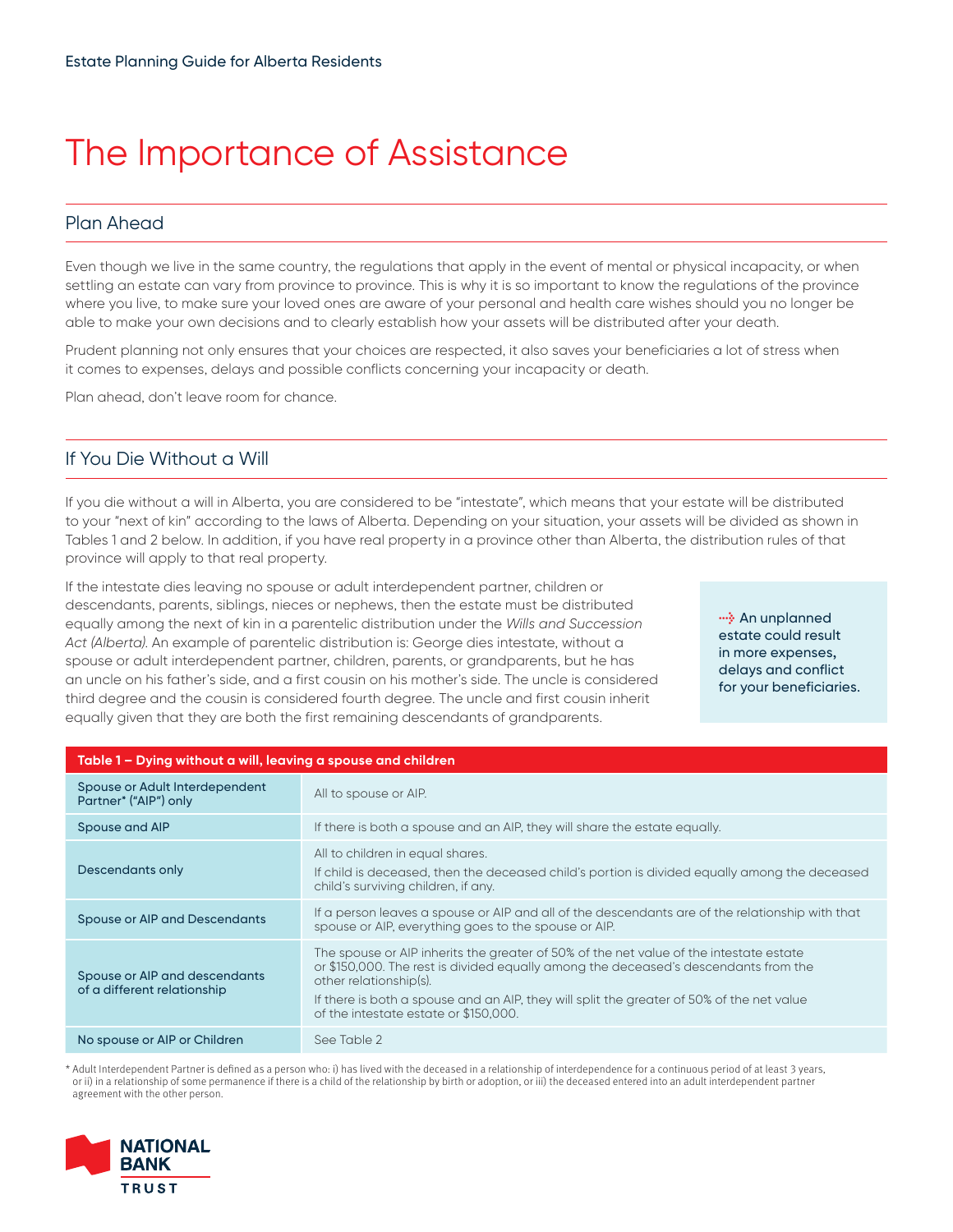**Table 2 – Dying without a will leaving no spouse or children**

No spouse or AIP or children 100% divided equally between father and mother, or wholly to the survivor of them.

#### Incapacity Management

In Alberta, incapacity planning includes the preparation of:

- > An Enduring Power of Attorney to take care of property and financial matters, and
- > A Personal Directive to take care of your personal and health care needs.

The Enduring Power of Attorney entitles the attorney to do anything with the property of the donor that the donor could do if capable, with certain restrictions, such as making or altering a will on behalf of the donor. The Enduring Power of Attorney only applies while you are alive and ceases to be effective upon your death. It is important that the attorney is someone whom you trust and who has the skills to manage your property. In addition, for older adults, it is essential to appoint a younger person, possibly as an alternate attorney, to act if the first person selected cannot fulfill his or her duties. In some cases, it may be appropriate to appoint a professional trust company, such as National Bank Trust, as your attorney for property.

The Personal Directive gives the authority to a named individual (the agent) to make decisions related to health care, accommodation and medical treatments on your behalf when you are no longer capable of making decisions or communicating your wishes. Usually your agent is someone who respects your philosophy of life and who you trust will honour your wishes. Discussing your wishes ahead of time with your agent will help him or her understand the type of care you wish to receive and will make it easier for your agent to make these decisions when the time comes.

**<sup>11</sup>** Your incapacity plan and estate plan should be prepared in coordination with your spouse. You should seek legal advice to ensure that both plans work together and your overall wishes are implemented.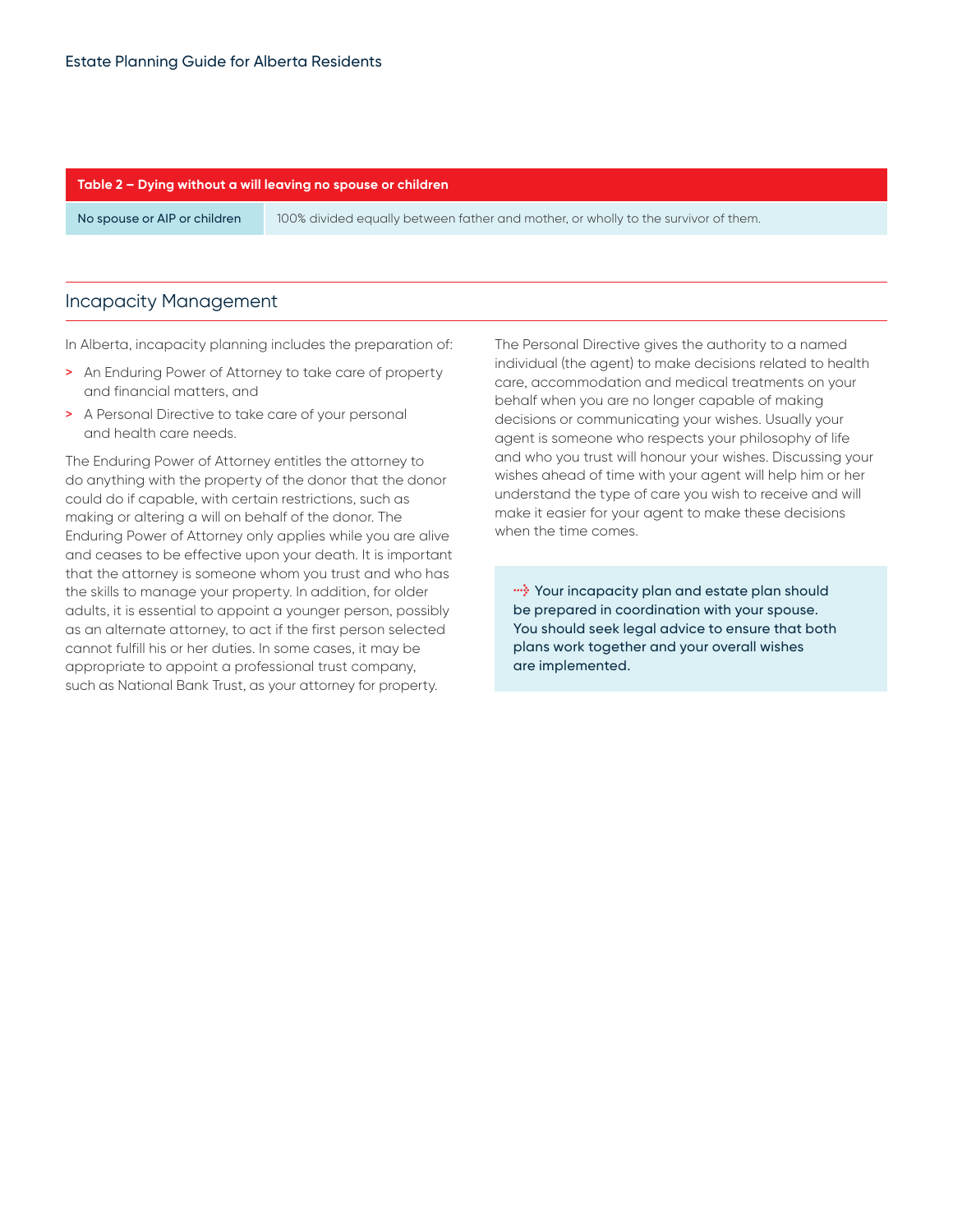#### Probate Facts

Probate is the process where the executor files an application with the Court of Queen's Bench of Alberta to verify that the document is your last will and that it is valid in accordance with the laws of Alberta. The Court will issue a "Grant of Probate" confirming the right of the executor to manage the estate, confirming the validity of the will and giving assurance that assets are transferred to the proper beneficiaries. In this way, probate provides some liability protection to the executor.

In Alberta, probate fees are among the lowest in Canada.

| Table 3* – Probate fees in Alberta |       |  |
|------------------------------------|-------|--|
| <b>Estate value</b>                | Fee   |  |
| Less than or equal to \$10,000     | \$35  |  |
| Over \$10,000 to \$25,000          | \$135 |  |
| Over \$25,000 to \$125,000         | \$275 |  |
| Over \$125,000 to \$250,000        | \$400 |  |
| Over \$250,000                     | \$525 |  |

\* As of December 2016

These fees can be minimized in a variety of ways, including:

- > Gifting during your lifetime;
- > Designating beneficiaries on registered plans such as RRSPs, RRIFs, TFSAs, life insurance policies or products and pension plans;
- > Transferring real property into joint tenancy;
- > Adding joint owners to bank and investment accounts; and
- > Transferring property into a trust during your lifetime.

Please note that the above techniques do not replace the need to have a will in place. They are merely additional tools for transferring assets.

There are significant advantages and disadvantages with each of the above planning techniques. If you focus too much on avoiding probate fees, your plan may have unintended consequences. For example, you may create trusts in your will and also designate beneficiaries on your major assets such as your RRIF and insurance policies. The end result may be that your estate avoids probate on these assets but there may be insufficient assets with which to establish the trusts because the assets are no longer part of your estate that is subject to the terms of your will.

**l** we strongly recommend that you have a discussion with your legal advisor before implementing any of these options to ensure they fit with your overall estate plan.